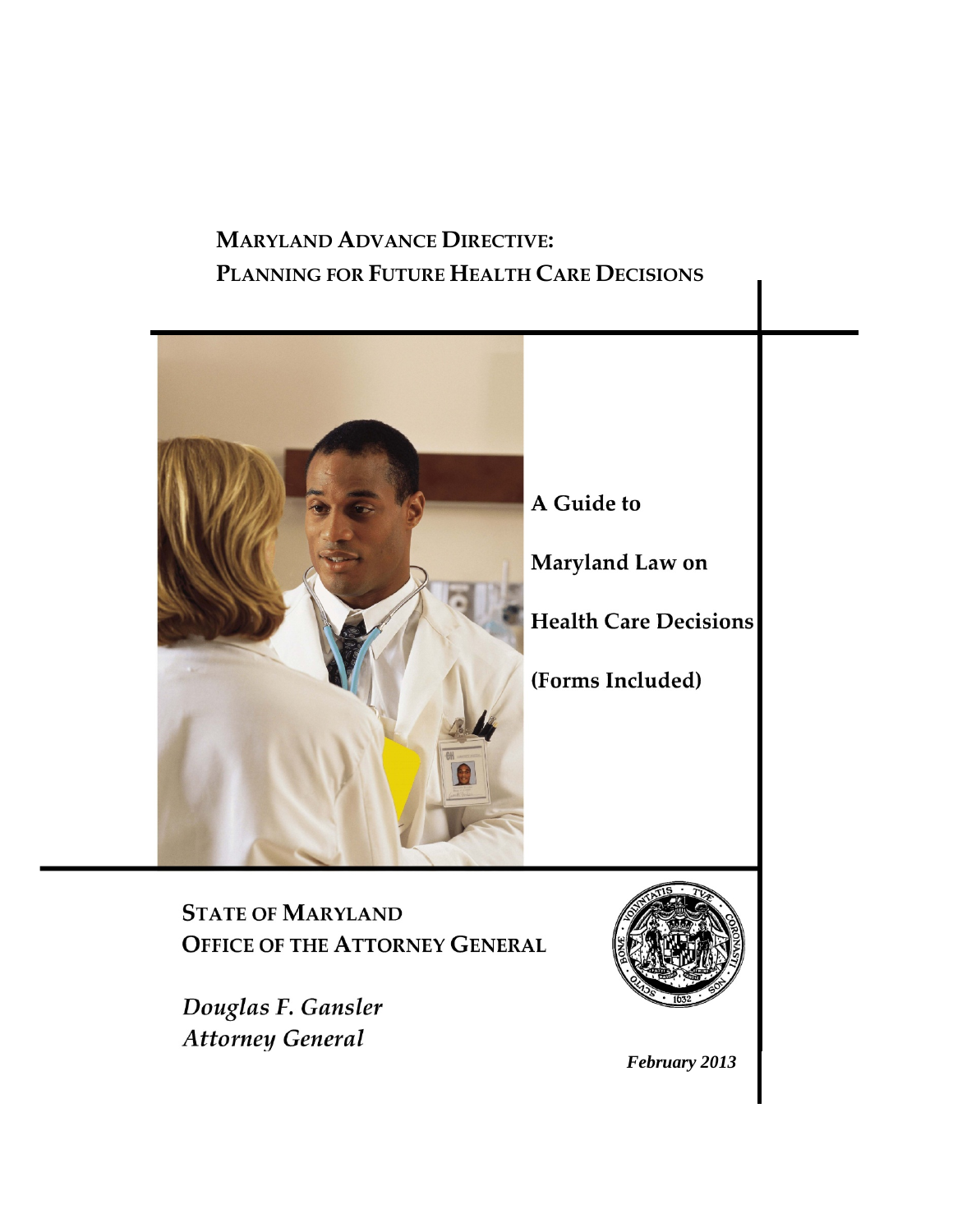Dear Fellow Marylander:

I am pleased to send you an advance directive form that you can use to plan for future health care decisions. The form is *optional;* you can use it if you want or use others, which are just as valid legally. If you have any legal questions about your personal situation, you should consult your own lawyer. If you decide to make an advance directive, be sure to talk about it with those close to you. The conversation is just as important as the document. Give copies to family members or friends and your doctor. Also make sure that, if you go into a hospital, you bring a copy. Please *do not* return completed forms to this office.

Life-threatening illness is a difficult subject to deal with. If you plan now, however, your choices can be respected and you can relieve at least some of the burden from your loved ones in the future. You may also use another enclosed form to make an organ donation or plan for arrangements after death.

Here is some related, important information:

- If you want information about Do Not Resuscitate (DNR) Orders, please visit the website http://marylandmolst.org or contact the Maryland Institute for Emergency Medical Services Systems directly at (410) 706‐ 4367. A Medical Orders for Life‐Sustaining Treatment (MOLST) form contains medical orders regarding cardiopulmonary resuscitation (CPR) and other medical orders regarding life‐sustaining treatments. A physician or nurse practitioner may use a MOLST form to instruct emergency medical personnel (911 responders) to provide comfort care instead of resuscitation. The MOLST form can be found on the Internet at: http://marylandmolst.org. From that page, click on "MOLST Form."
- The Maryland Department of Health and Mental Hygiene makes available an advance directive focused on preferences about mental health treatment. This can be found on the Internet at: http://www.dhmh.state.md.us/mha. From that page, click on "Forms."

I hope that this information is helpful to you. **I regret that overwhelming demand limits us to supplying one set of forms to each requester.** But please feel free to make as many copies as you wish. Additional information about advance directives can be found on the Internet at:

http://www.oag.state.md.us/healthpol/advancedirectives.htm.

 *Douglas F. Gansler Attorney General*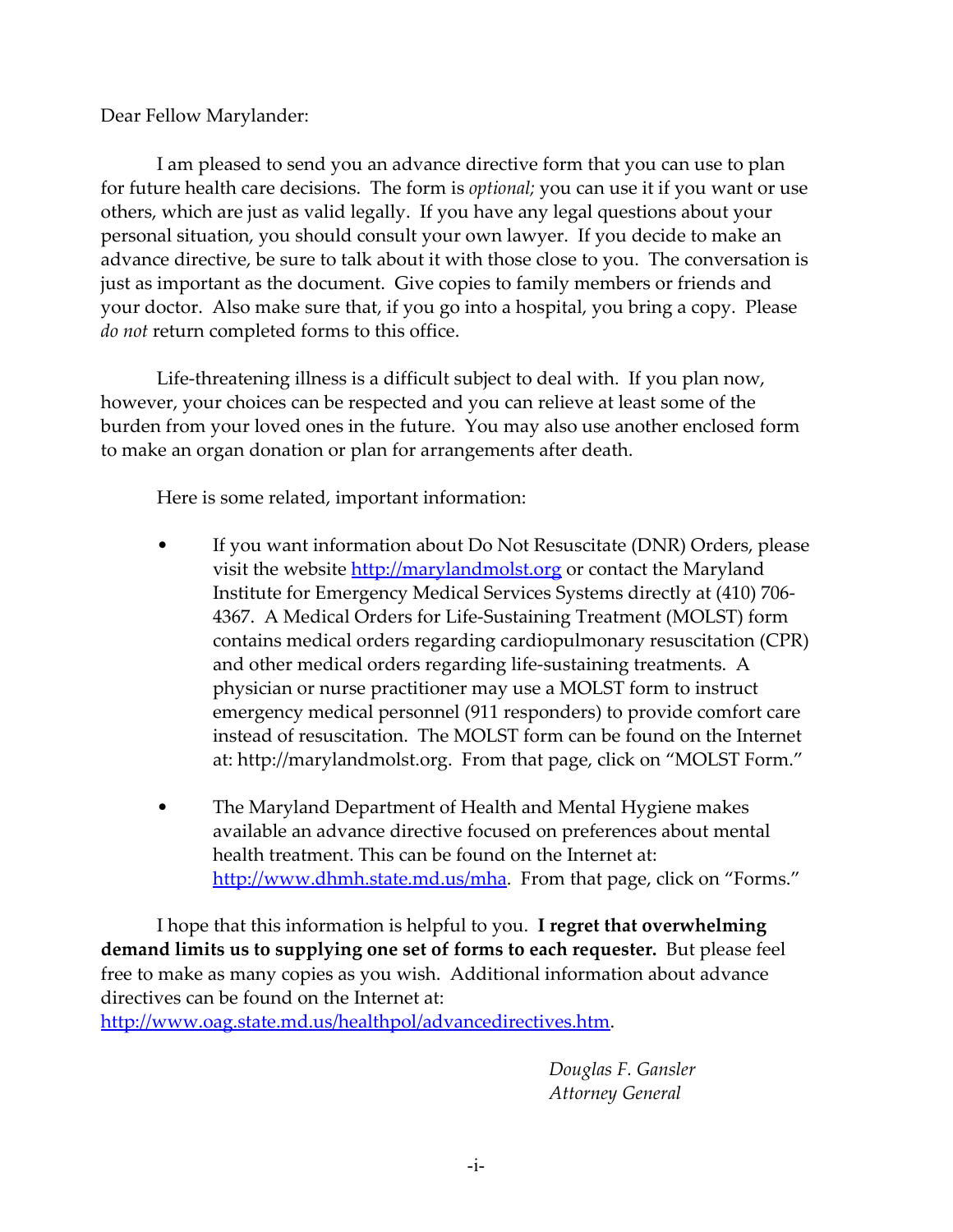### *HEALTH CARE PLANNING USING ADVANCE DIRECTIVES*

*Optional Form Included*

#### *Your Right To Decide*

Adults can decide for themselves whether they want medical treatment. This right to decide ‐ to say yes or no to proposed treatment ‐ applies to treatments that extend life, like a breathing machine or a feeding tube. Tragically, accident or illness can take away a personʹs ability to make health care decisions. But decisions still have to be made. If you cannot do so, someone else will. These decisions should reflect your own values and priorities.

A Maryland law called the Health Care Decisions Act says that you can do health care planning through "advance directives." An advance directive can be used to name a health care agent. This is someone you trust to make health care decisions for you. An advance directive can also be used to say what your preferences are about treatments that might be used to sustain your life.

The State offers a form to do this planning, included with this pamphlet. The form as a whole is called "Maryland Advance Directive: Planning for Future Health Care Decisions." It has three parts to it: Part I, Selection of Health Care Agent; Part II, Treatment Preferences ("Living Will"); and Part III, Signature and Witnesses. This pamphlet will explain each part.

 The advance directive is meant to reflect your preferences. You may complete all of it, or only part, and you may change the wording. You are *not* required by law to use these forms. Different forms, written the way you want, may also be used. For example, one widely praised form, called *Five Wishes,* is available (for a small fee) from the nonprofit organization Aging With Dignity. You can get information about that document from the Internet at www.agingwithdignity.org or write to: Aging with Dignity, P.O. Box 1661, Tallahassee, FL 32302.

 This optional form can be filled out without going to a lawyer. But if there is anything you do not understand about the law or your rights, you might want to talk with a lawyer. You can also ask your doctor to explain the medical issues, including the potential benefits or risks to you of various options. You should tell your doctor that you made an advance directive and give your doctor a copy, along with others who could be involved in making these decisions for you in the future.

In Part III of the form, you need two witnesses to your signature. Nearly any adult can be a witness. If you name a health care agent, though, that person may not be a witness. Also, one of the witnesses must be a person who would not financially benefit by your death or handle your estate. You do not need to have the form notarized.

This pamphlet also contains a separate form called "After My Death." Like the advance directive, using it is optional. This form has four parts to it: Part I, Organ Donation; Part II, Donation of Body; Part III, Disposition of Body and Funeral Arrangements; and Part IV, Signature and Witnesses.

Once you make an advance directive, it remains in effect unless you revoke it. It does not expire, and neither your family nor anyone except you can change it. You should review what youʹve done once in a while. Things might change in your life, or your attitudes might change. You are free to amend or revoke an advance directive at any time, as long as you still have decision‐making capacity. Tell your doctor and anyone else who has <sup>a</sup> copy of your advance directive if you amend it or revoke it.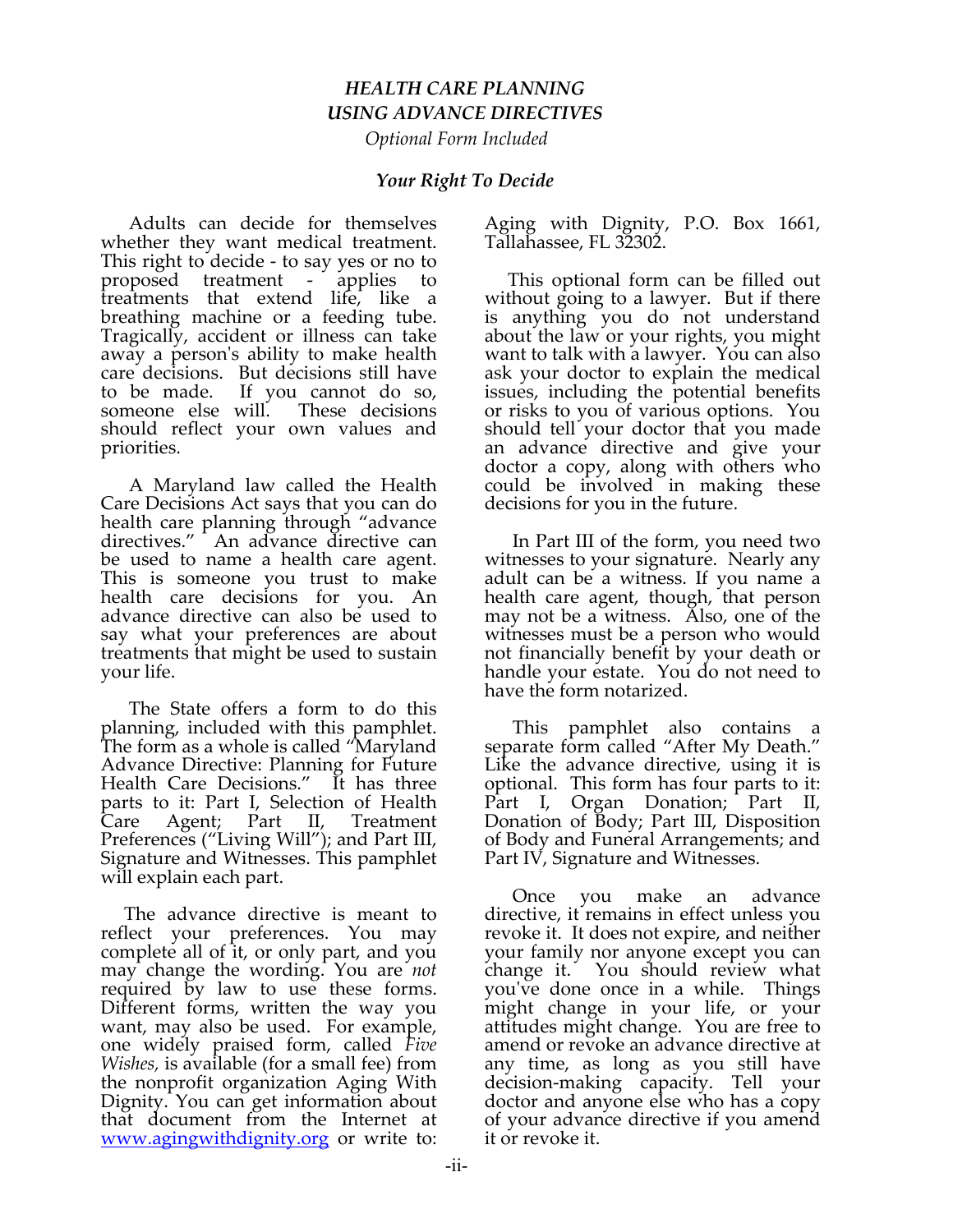If you already have a prior Maryland advance directive, living will, or a durable power of attorney for health care, that document is *still valid*. Also, if you made an advance directive in another state, it is valid in Maryland. You might want to review these documents to see if you prefer to make a new advance directive instead.

#### **Part I of the Advance Directive: Selection of Health Care Agent**

You can name anyone you want (except, in general, someone who works for a health care facility where you are receiving care) to be your health care agent. **To name a health care agent, use Part I of the advance directive form**. (Some people refer to this kind of advance directive as a "durable power of attorney for health care.") Your agent will speak for you and make decisions based on what you would want done or your best interests. You decide how much power your agent will have to make health care decisions. You can also decide when you want your agent to have this power  $$ right away, or only after a doctor says that you are not able to decide for yourself.

You can pick a family member as a health care agent, but you don't have to. Remember, your agent will have the power to make important treatment decisions, even if other people close to you might urge a different decision. Choose the person best qualified to be your health care agent. Also, consider picking one or two back‐up agents, in case your first choice isn't available when needed. Be sure to inform your chosen person and make sure that he or she understands what's most important to you. When the time comes for decisions, your health care agent should follow your written directions.

We have a helpful booklet that you can give to your health care agent. It is called *"Making Medical Decisions for Someone Else: A Maryland Handbook."* You or your agent can get a copy on the Internet by visiting the Attorney General's home page at: http://www.oag.state.md.us, then clicking on "Guidance for Health Care Proxies."

You can request <sup>a</sup> copy by calling <sup>410</sup>‐576‐ 7000.

The form included with this pamphlet does *not* give anyone power to handle your money. We do not have a standard form to send. Talk to your lawyer about planning for financial issues in case of incapacity.

#### $\mathbf{r} = \mathbf{r} \cdot \mathbf{r}$  , where  $\mathbf{r} = \mathbf{r} \cdot \mathbf{r}$  , where  $\mathbf{r} = \mathbf{r} \cdot \mathbf{r}$ **Part II of the Advance Directive: Treatment Preferences ("Living Will")**

You have the right to use an advance directive to say what you want about future life‐sustaining treatment issues. You can do this in Part II of the form. If you both name a health care agent and make decisions about treatment in an advance directive, it's important that you say (in Part II, paragraph G) whether you want your agent to be strictly bound by whatever treatment decisions you make.

Part II is a living will. It lets you decide about life‐sustaining procedures in three situations: when death from a terminal condition is imminent despite the application of life‐sustaining procedures; a condition of permanent unconsciousness called a persistent vegetative state; and end‐stage condition, which is an advanced, progressive, and incurable condition resulting in complete physical dependency. One example of end-stage condition could be advanced Alzheimerʹs disease.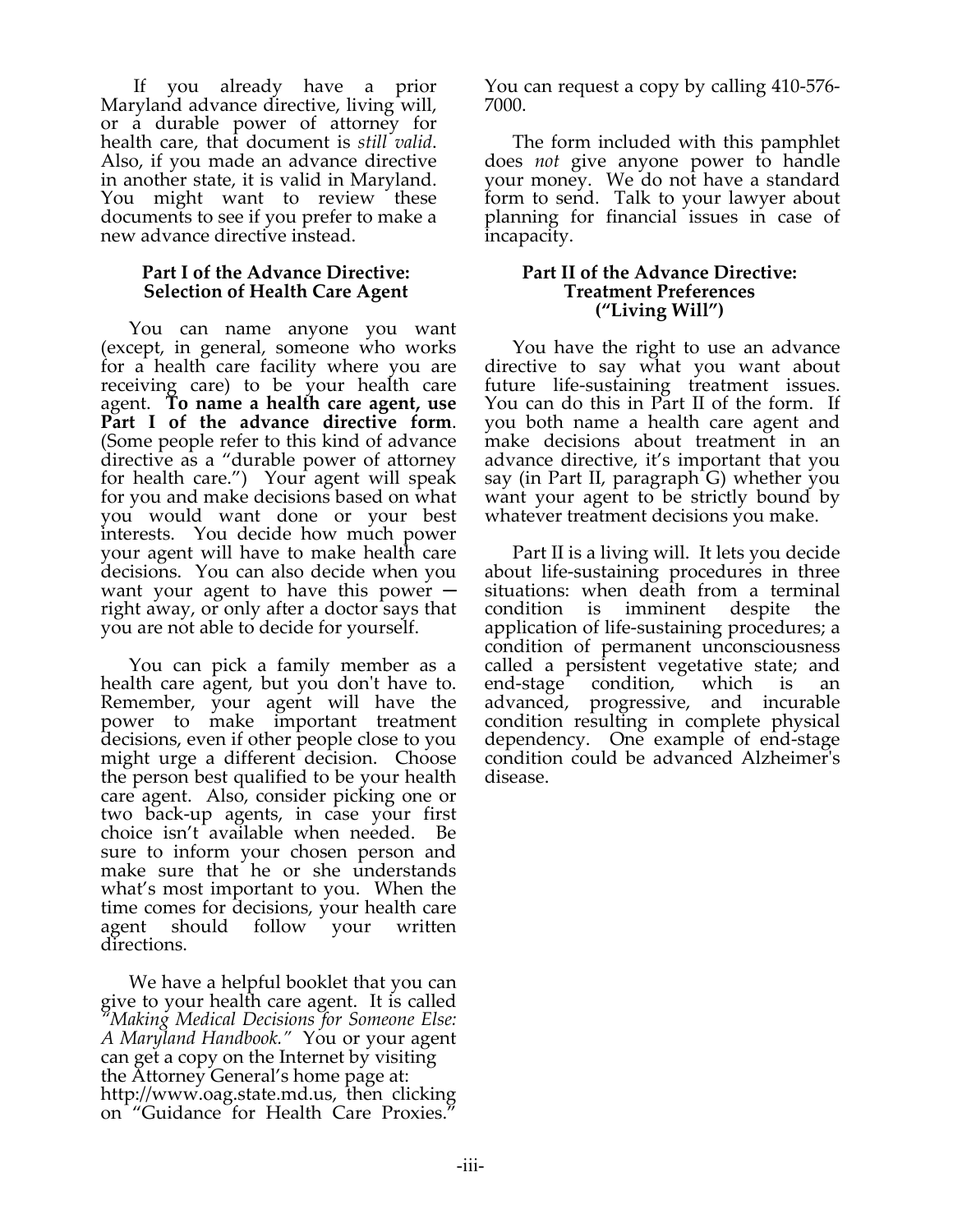#### *FREQUENTLY ASKED QUESTIONS ABOUT ADVANCE DIRECTIVES IN MARYLAND*

#### *1. Must I use any particular form?*

No. An optional form is provided, but you may change it or use a different form altogether. Of course, no health care provider may deny you care simply because you decided not to fill out a form.

#### *2. Who can be picked as a health care agent?*

Anyone who is 18 or older except, in general, an owner, operator, or employee of a health care facility where a patient is receiving care.

#### *3. Who can witness an advance directive?*

Two witnesses are needed. Generally, any competent adult can be a witness, including your doctor or other health care provider (but be aware that some facilities have a policy against their employees serving as witnesses). If you name a health care agent, that person cannot be a witness for your advance directive. Also, **one** of the two witnesses must be someone who (i) will not receive money or property from your estate and (ii) is not the one you have named to handle your estate after your death.

#### *4. Do the forms have to be notarized?*

No, but if you travel frequently to another state, check with a knowledgeable lawyer to see if that state requires notarization.

#### *5. Do any of these documents deal with financial matters?*

No. If you want to plan for how financial matters can be handled if you lose capacity, talk with your lawyer.

#### *6. When using these forms to make a decision, how do I show the choices that I have made?*

Write your **initials** next to the statement that says what you want. **Donʹt** use checkmarks or Xʹs. If you want, you can also draw lines all the way

through other statements that do not say what you want.

#### *7. Should I fill out both Parts I and II of the advance directive form?*

It depends on what you want to do. If all you want to do is name a health care agent, just fill out Parts I and III, and talk to the person about how they should decide issues for you. If all you want to do is give treatment instructions, fill out Parts II and III. If you want to do both, fill out all three parts.

#### *8. Are these forms valid in another state?*

It depends on the law of the other state. Most state laws recognize advance directives made somewhere else.

#### *9. How can I get advance directive forms for another state?*

Contact Caring Connections (NHPCO) at 1‐ 800‐658‐8898 or on the Internet at: http://www.caringinfo.org.

#### *10. To whom should I give copies of my advance directive?*

Give copies to your doctor, your health care agent and backup agent(s), hospital or nursing home if you will be staying there, and family members or friends who should know of your wishes. Consider carrying a card in your wallet saying you have an advance directive and who to contact.

#### *11. Does the federal law on medical records privacy (HIPAA) require special language about my health care agent?*

Special language is not required, but it is prudent. Language about HIPAA has been incorporated into the form.

#### *12. Can my health care agent or my family decide treatment issues differently from what I wrote?*

It depends on how much flexibility you want to give. Some people want to give family members or others flexibility in applying the living will. Other people want it followed very strictly. Say what you want in Part II, Paragraph G.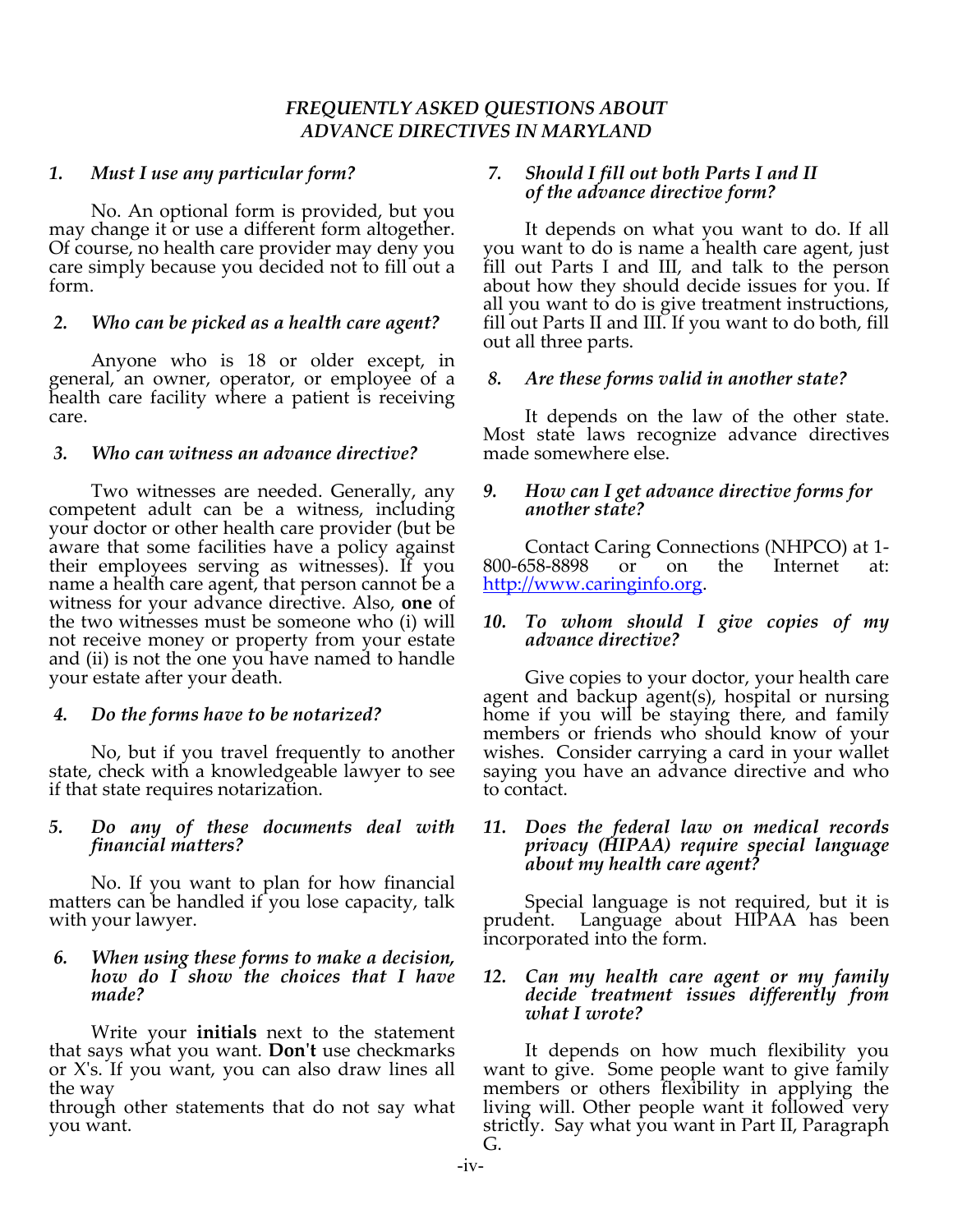#### 13. Is an advance directive the same as a "Patient's Plan of Care", "Instructions on Life-Sustaining Current **Treatment** Options" form, or Medical Orders for Life-**Sustaining Treatment (MOLST) form?**

No. These are forms used in health care facilities to document discussions about current life-sustaining treatment issues. These forms are not meant for use as anyone's advance directive. Instead, they are medical records, to be done only when a doctor or other health care professional presents and discusses the issues. A MOLST form contains medical orders regarding life-sustaining treatments relating to a patient's medical condition.

#### 14. Can my doctor override my living will?

Usually, no. However, a doctor is not required to provide a "medically ineffective" treatment even if a living will asks for it.

#### 15. If I have an advance directive, do I also need a MOLST form?

Yes. The MOLST form contains medical orders that will help ensure that all health care providers are aware of your wishes. If you **don't** want emergency medical services personnel to try to resuscitate you in the event of cardiac or respiratory arrest, you must have a MOLST form containing a DNR order signed by your doctor or nurse practitioner or a valid EMS/DNR form.

#### 16. Does the DNR Order have to be in a *particular form?*

Yes. Emergency medical services personnel have very little time to evaluate the situation and act appropriately. So, it is not practical to ask them to interpret documents that may vary in form and content. Instead, the standardized MOLST form has been developed. Have your doctor or health care facility visit the MOLST web site at http://marylandmolst.org or contact the Maryland Institute for Emergency Medical Services System at (410) 706-4367 to obtain information on the MOLST form.

#### 17. Can I fill out a form to become an organ donor?

Yes, Use Part I of the "After My Death" form.

#### 18. What about donating my body for medical education or research?

Part II of the "After My Death" form is a general statement of these wishes. The State Anatomy Board has a specific donation program, with a pre-registration form available. Call the Anatomy Board at 1-800-879-2728 for that form and additional information.

19. If I appoint a health care agent and the health care agent and any back-up agent dies or otherwise becomes unavailable, a surrogate decision maker may need to be consulted to make the same treatment decisions that my health care agent would have made. Is the surrogate decision maker required to follow my instructions given in the advance directive?

Yes, the surrogate decision maker is required to make treatment decisions based on your known wishes. An advance directive that contains clear and unambiguous instructions regarding treatment options is the best evidence of your known wishes and therefore must be honored by the surrogate decision maker.

Part II, paragraph G enables you to choose one of two options with regard to the degree of flexibility you wish to grant the person who will ultimately make treatment decisions for you, whether that person is a health care agent or a surrogate decision maker. Under the first option you would instruct the decision maker that your stated preferences are meant to guide the decision maker but may be departed from if the decision maker believes that doing so would be in your best interests. The second option requires the decision maker to follow your stated preferences strictly, even if the decision maker thinks some alternative would be better.

#### **REVISED JANUARY 2013**

IF YOU HAVE OTHER QUESTIONS, PLEASE TALK TO YOUR DOCTOR OR YOUR LAWYER. OR, IF YOU HAVE A QUESTION ABOUT THE FORMS THAT IS NOT ANSWERED IN THIS PAMPHLET, YOU CAN CALL THE HEALTH POLICY DIVISION OF THE ATTORNEY GENERAL'S OFFICE AT (410) 767-6918 OR E-MAIL US AT ADFORMS@OAG.STATE.MD.US.

**MORE INFORMATION ABOUT ADVANCE DIRECTIVES CAN BE OBTAINED FROM OUR WEBSITE AT:** 

http://www.oag.state.md.us/Healthpol/AdvanceDirectives. htm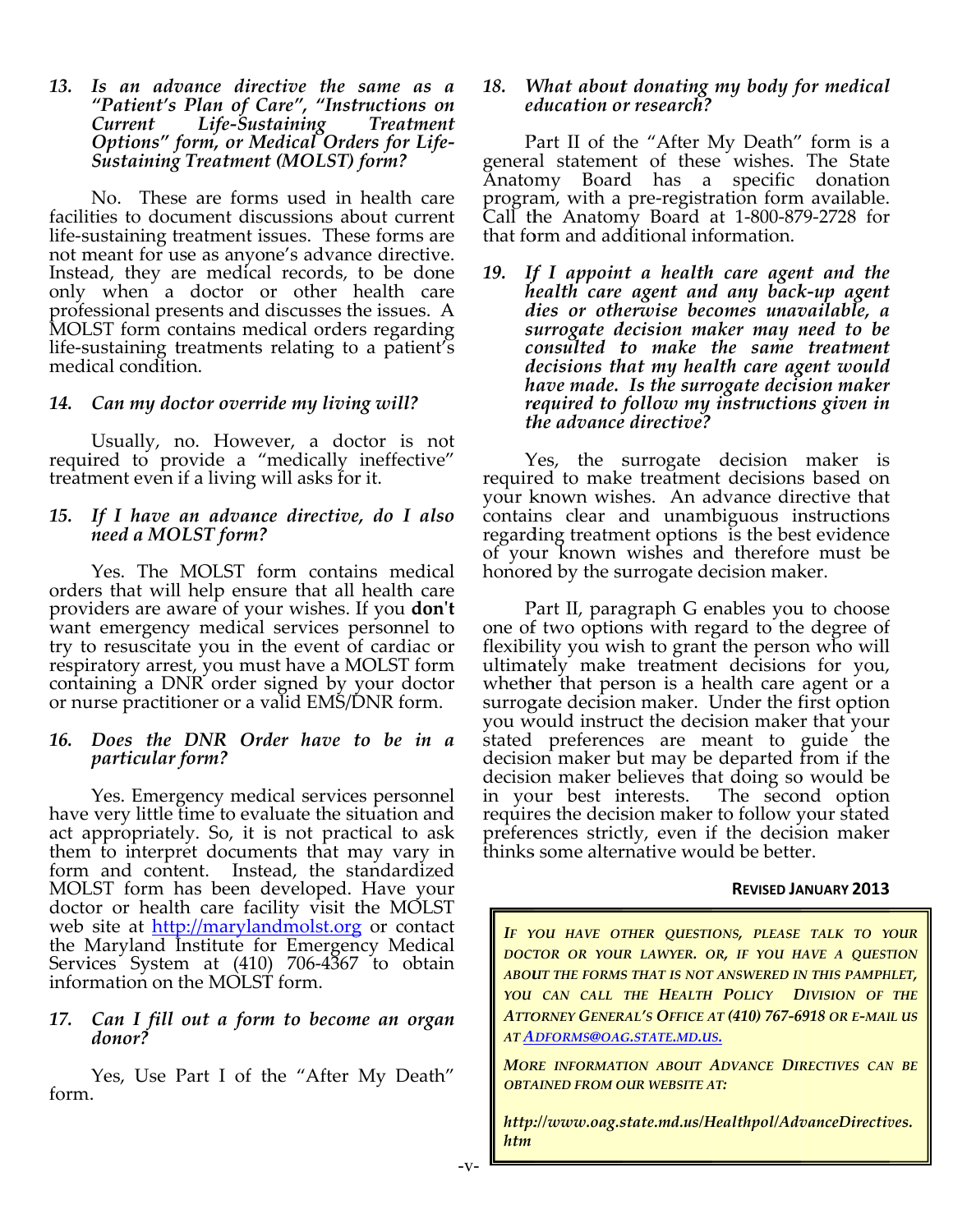# **MARYLAND ADVANCE DIRECTIVE: PLANNING FOR FUTURE HEALTH CARE DECISIONS**

 $\mathbf{By:}$ 

(Print Name) Date of Birth: (Month/Day/Year)

Using this advance directive form to do health care planning is completely optional. Other forms are also valid in Maryland. No matter what form you use, talk to your family and others close to you about your wishes.

This form has two parts to state your wishes, and a third part for needed signatures. Part I of this form lets you answer this question: If you cannot (or do not want to) make your own health care decisions, who do you want to make them for you? The person you pick is called your health care agent. Make sure you talk to your health care agent (and any back-up agents) about this important role. Part II lets you write your preferences about efforts to extend your life in three situations: terminal condition, persistent vegetative state, and end-stage condition. In addition to your health care planning decisions, you can choose to become an organ donor after your death by filling out the form for that too.

 $\rightarrow$  You can fill out Parts I and II of this form, or only Part I, or only Part II. Use the form to reflect your wishes, then sign in front of two witnesses (Part III). If your wishes change, make a new advance directive. »

Make sure you give a copy of the completed form to your health care agent, your doctor, and others who might need it. Keep a copy at home in a place where some one can get it if needed. Review what you have written periodically.

PART I: SELECTION OF HEALTH CARE AGENT

#### A. Selection of Primary Agent

I select the following individual as my agent to make health care decisions for me:

Name: the contract of the contract of the contract of the contract of the contract of the contract of the contract of the contract of the contract of the contract of the contract of the contract of the contract of the cont

Address: the contract of the contract of the contract of the contract of the contract of the contract of the contract of the contract of the contract of the contract of the contract of the contract of the contract of the c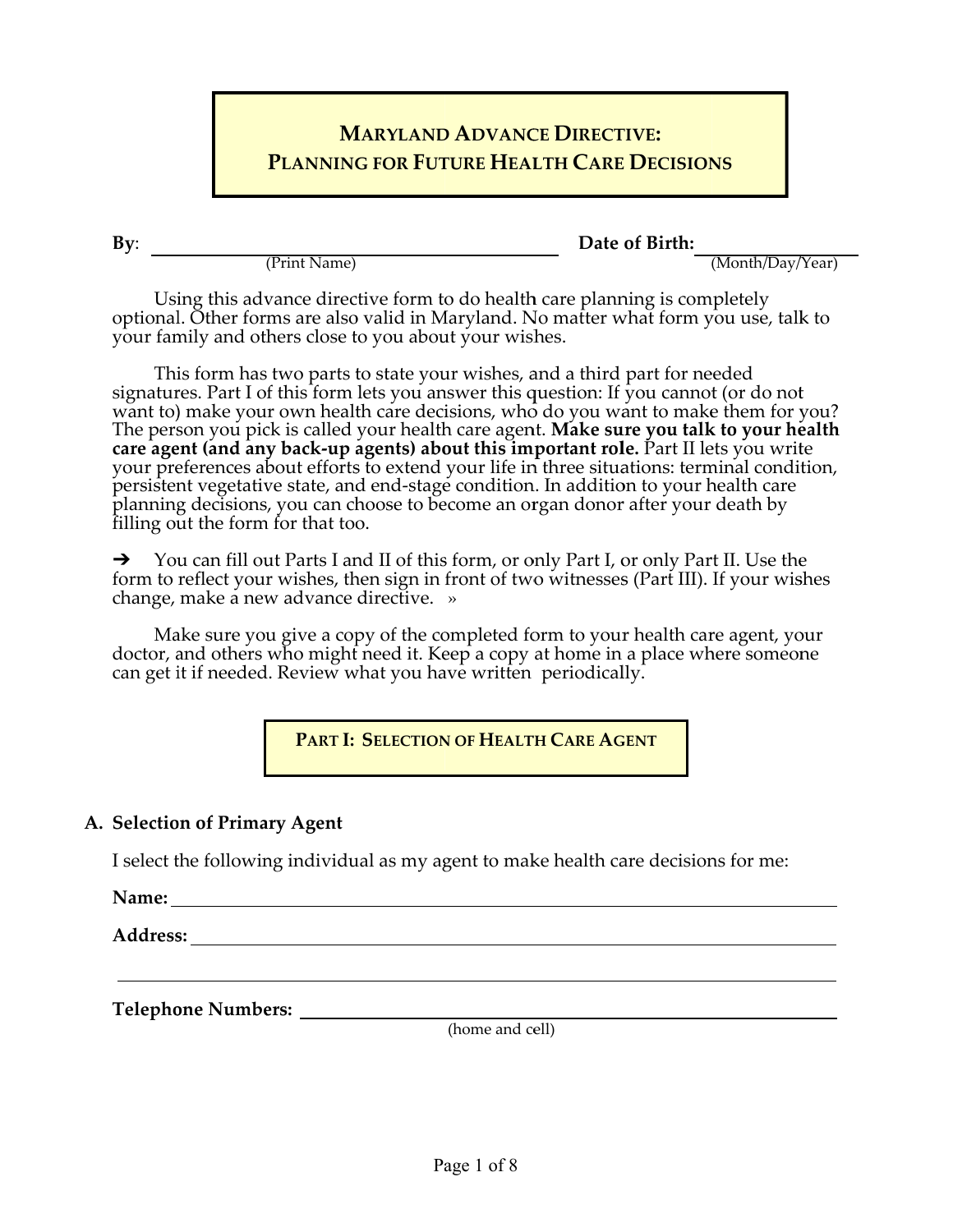#### **B. Selection of Back‐up Agents**

(Optional; form valid if left blank)

1. If my primary agent cannot be contacted in time or for any reason is unavailable or unable or unwilling to act as my agent, then I select the following person to act in this capacity:

|  | (home and cell)                                                                                                                                                                                                              |  |  |
|--|------------------------------------------------------------------------------------------------------------------------------------------------------------------------------------------------------------------------------|--|--|
|  | 2. If my primary agent and my first back-up agent cannot be contacted in time or for<br>any reason are unavailable or unable or unwilling to act as my agent, then I select<br>the following person to act in this capacity: |  |  |
|  |                                                                                                                                                                                                                              |  |  |
|  |                                                                                                                                                                                                                              |  |  |
|  |                                                                                                                                                                                                                              |  |  |
|  |                                                                                                                                                                                                                              |  |  |
|  | (home and cell)                                                                                                                                                                                                              |  |  |

#### **C. Powers and Rights of Health Care Agent**

I want my agent to have full power to make health care decisions for me, including the power to:

- 1. Consent or not to medical procedures and treatments which my doctors offer, including things that are intended to keep me alive, like ventilators and feeding tubes;
- 2. Decide who my doctor and other health care providers should be; and
- 3. Decide where I should be treated, including whether I should be in a hospital, nursing home, other medical care facility, or hospice program.
- 4. I also want my agent to:
	- a. Ride with me in an ambulance if ever I need to be rushed to the hospital; and
	- b. Be able to visit me if I am in a hospital or any other health care facility.

 *THIS ADVANCE DIRECTIVE DOES NOT MAKE MY AGENT RESPONSIBLE FOR ANY OF THE COSTS OF MY CARE.*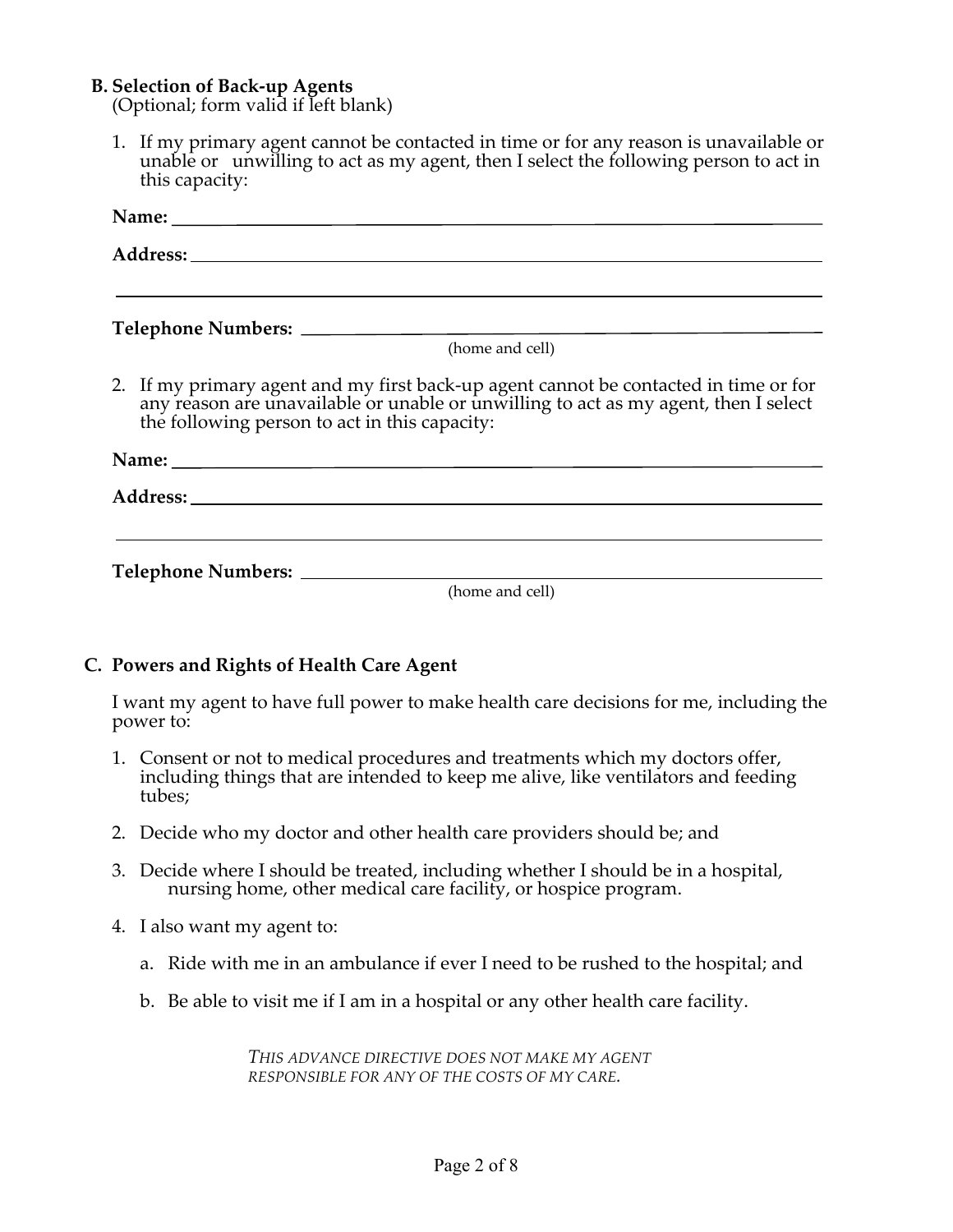This power is subject to the following conditions or limitations: (Optional; form valid if left blank)

#### **D. How my Agent is to Decide Specific Issues**

I trust my agent's judgment. My agent should look first to see if there is anything in Part II of this advance directive that helps decide the issue. Then, my agent should think about the conversations we have had, my religious and other beliefs and values, my personality, and how I handled medical and other important issues in the past. If what I would decide is still unclear, then my agent is to make decisions for me that my agent believes are in my best interest. In doing so, my agent should consider the benefits, burdens, and risks of the choices presented by my doctors.

#### **E. People My Agent Should Consult**

(Optional; form valid if left blank)

In making important decisions on my behalf, I encourage my agent to consult with the following people. By filling this in, I do not intend to limit the number of people with whom my agent might want to consult or my agent's power to make decisions.

**Name(s) Telephone Number(s):**

#### **F. In Case of Pregnancy**

(Optional, for women of child‐bearing years only; form valid if left blank)

<u> 1989 - Johann Stoff, amerikansk politiker (\* 1908)</u>

If I am pregnant, my agent shall follow these specific instructions: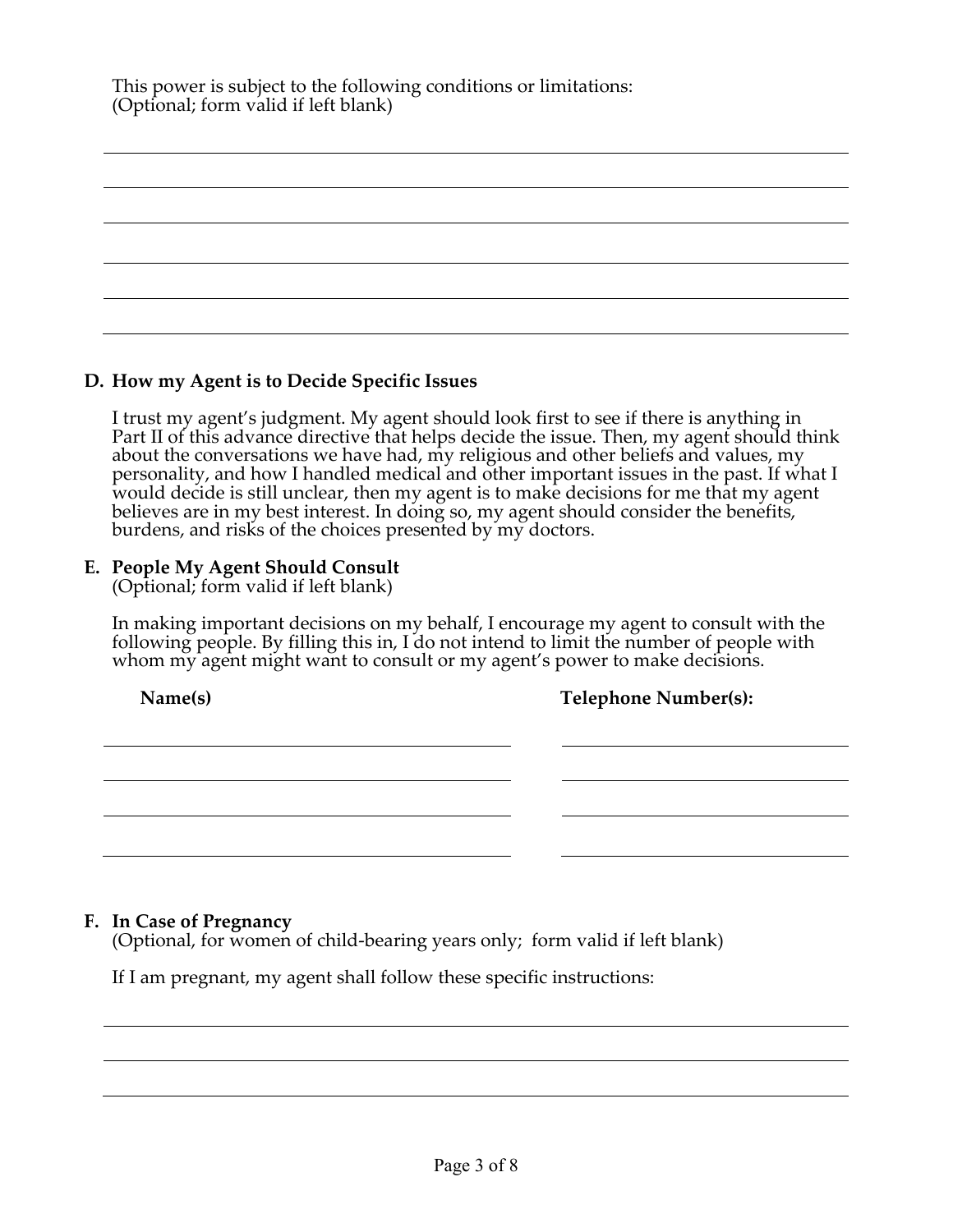#### **G. Access to my Health Information – Federal Privacy Law (HIPAA) Authorization**

- 1. If, prior to the time the person selected as my agent has power to act under this document, my doctor wants to discuss with that person my capacity to make my own health care decisions, I authorize my doctor to disclose protected health information which relates to that issue.
- 2. Once my agent has full power to act under this document, my agent may request, receive, and review any information, oral or written, regarding my physical or mental health, including, but not limited to, medical and hospital records and other protected health information, and consent to disclosure of this information.
- 3. For all purposes related to this document, my agent is my personal representative under the Health Insurance Portability and Accountability Act (HIPAA). My agent may sign, as my personal representative, any release forms or other HIPAA‐related materials.

#### **H. Effectiveness of this Part**

(Read both of these statements carefully. Then, initial one only.)

My agent's power is in effect:

1. Immediately after I sign this document, subject to my right to make any decision about my health care if I want and am able to.

# ✎\_\_\_\_\_\_\_\_\_\_ **>>OR<<**

2. Whenever I am not able to make informed decisions about my health care, either because the doctor in charge of my care (attending physician) decides that I have lost this ability temporarily, or my attending physician and a consulting doctor agree that I have lost this ability **permanently**.

✎\_\_\_\_\_\_\_\_\_\_

**If the only thing you want to do is select a health care agent, skip Part II. Go to Part III to sign and have the advance directive witnessed. If you also want to write your treatment preferences, go to Part II. Also consider becoming an organ donor, using the separate form for that.**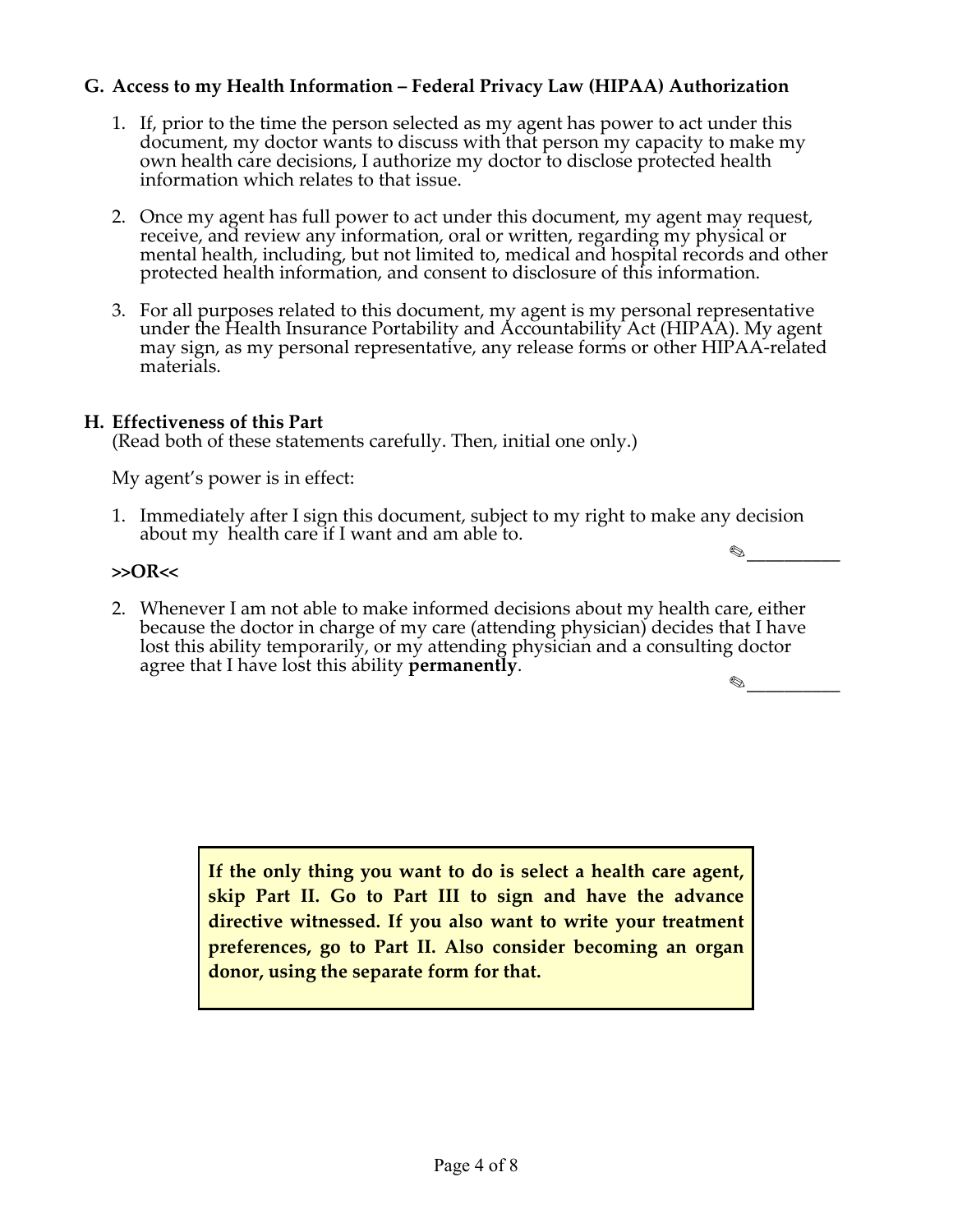#### **A. Statement of Goals and Values**

(Optional: Form valid if left blank)

I want to say something about my goals and values, and especially what's most important to me during the last part of my life:

#### **B. Preference in Case of Terminal Condition**

(If you want to state what your preference is, initial **one** only. If you do not want to state a preference here, cross through the whole section.)

#### $\mathcal{L}^{\text{max}}_{\text{max}}$ **If my doctors certify that my death from a terminal condition is imminent, even if life‐sustaining procedures are used:**

1. Keep me comfortable and allow natural death to occur. I do not want any medical interventions used to try to extend my life. I do not want to receive nutrition and fluids by tube or other medical means.

#### $\circledcirc$ **>>OR<<**

 2. Keep me comfortable and allow natural death to occur. I do not want medical interventions used to try to extend my life. If I am unable to take enough nourishment by mouth, however, I want to receive nutrition and fluids by tube or other medical means.

 $\mathcal{Q}$ 

#### **>>OR<<**

3. Try to extend my life for as long as possible, using all available interventions that in reasonable medical judgment would prevent or delay my death. If I am unable to take enough nourishment by mouth, I want to receive nutrition and fluids by tube or other medical means.

 $\text{\AA}$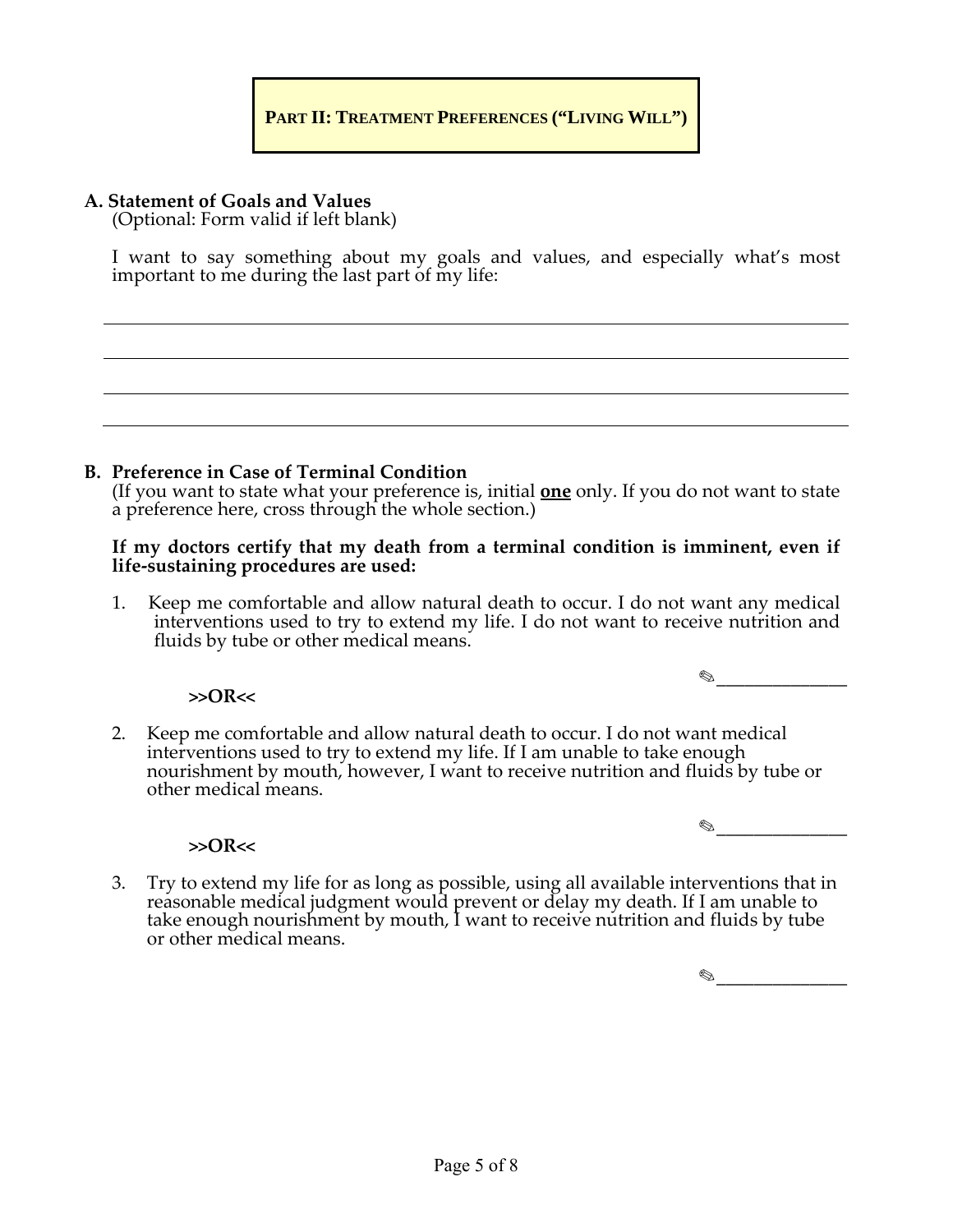#### **C. Preference in Case of Persistent Vegetative State**

(If you want to state what your preference is, initial **one** only. If you do not want to state <sup>a</sup> preference here, cross through the whole section.)

**If my doctors certify that I am in a persistent vegetative state, that is, if I am not conscious and am not aware of myself or my environment or able to interact with others, and there is no reasonable expectation that I will ever regain consciousness:**

1. Keep me comfortable and allow natural death to occur. I do not want any medical interventions used to try to extend my life. I do not want to receive nutrition and fluids by tube or other medical means.  $\circ$ 

**>>OR<<**

2. Keep me comfortable and allow natural death to occur. I do not want medical interventions used to try to extend my life. If I am unable to take enough nourishment by mouth, however, I want to receive nutrition and fluids by tube or other medical means.  $\circledcirc$ 

**>>OR<<**

3. Try to extend my life for as long as possible, using all available interventions that in reasonable medical judgment would prevent or delay my death. If I am unable to take enough nourishment by mouth, I want to receive nutrition and fluids by tube or other medical means.  $\circledast$ 

#### **D. Preference in Case of End‐Stage Condition**

(If you want to state what your preference is, initial **one** only. If you do not want to state a preference here, cross through the whole section.)

#### **If my doctors certify that I am in an end‐state condition, that is, an incurable condition that will continue in its course until death and that has already resulted in loss of capacity and complete physical dependency:**

1. Keep me comfortable and allow natural death to occur. I do not want any medical interventions used to try to extend my life. I do not want to receive nutrition and fluids by tube or other medical means.

 $\circ$ 

**>>OR<<**

 2. Keep me comfortable and allow natural death to occur. I do not want medical interventions used to try to extend my life. If I am unable to take enough nourishment by mouth, however, I want to receive nutrition and fluids by tube or other medical means.

✎\_\_\_\_\_\_\_\_\_\_\_\_\_\_

**>>OR<<**

3. Try to extend my life for as long as possible, using all available interventions that in reasonable medical judgment would prevent or delay my death. If I am unable to take enough nourishment by mouth, I want to receive nutrition and fluids by tube or other medical means.

 $\circledcirc$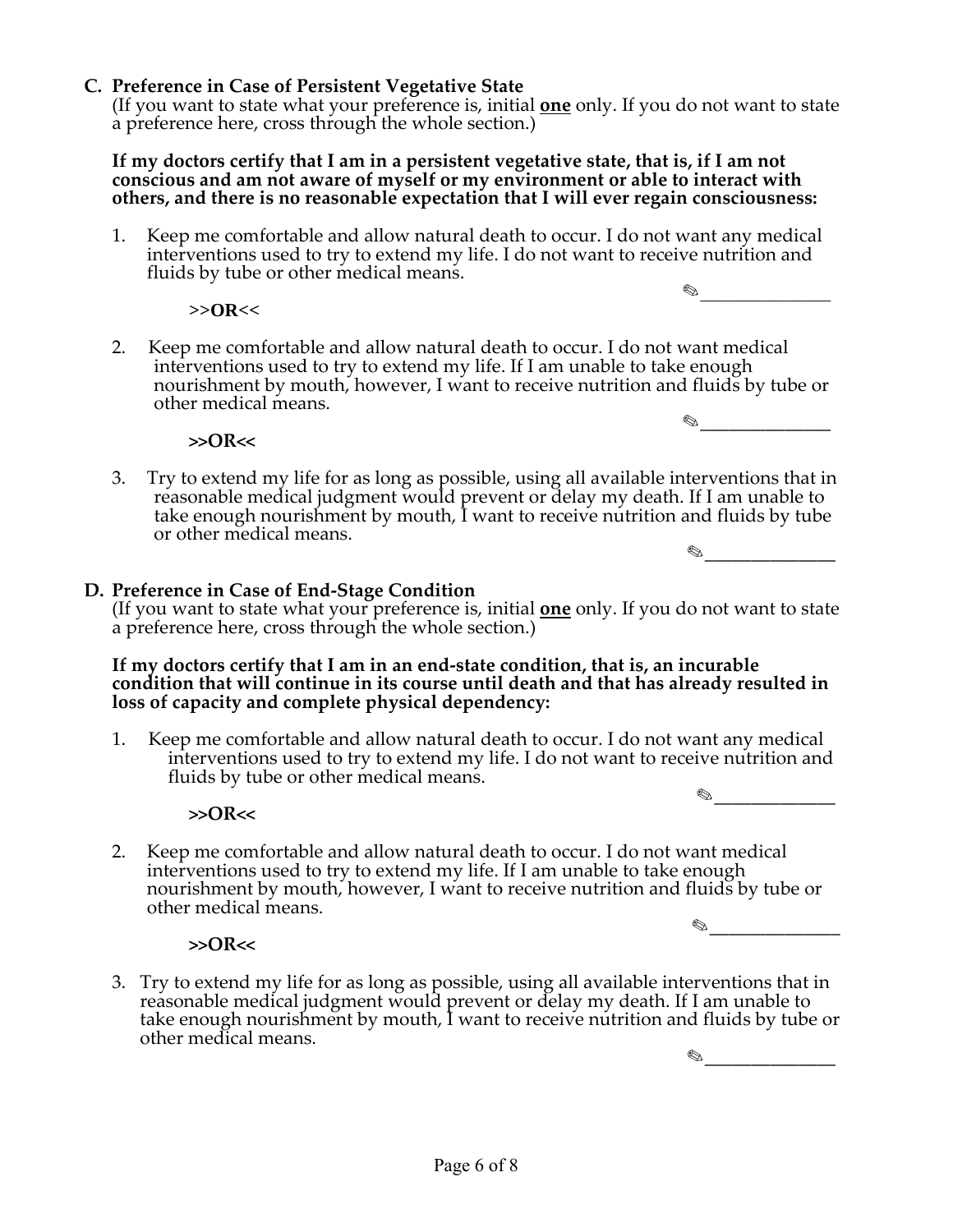#### **E. Pain Relief**

No matter what my condition, give me the medicine or other treatment I need to relieve pain.

#### **F. In Case of Pregnancy**

(Optional, for women of child‐bearing years only; form valid if left blank)

If I am pregnant, my decision concerning life‐sustaining procedures shall be modified as follows:

#### **G. Effect of Stated Preferences**

(Read both of these statements carefully. Then, initial **one** only.)

1. I realize I cannot foresee everything that might happen after I can no longer decide for myself. My stated preferences are meant to guide whoever is making decisions on my behalf and my health care providers, but I authorize them to be flexible in applying these statements if they feel that doing so would be in my best interest.

✎\_\_\_\_\_\_\_\_\_\_\_\_\_\_ **>>OR <<**

2. I realize I cannot foresee everything that might happen after I can no longer decide for myself. Still, I want whoever is making decisions on my behalf and my health care providers to follow my stated preferences exactly as written, even if they think that some alternative is better.

✎\_\_\_\_\_\_\_\_\_\_\_\_\_\_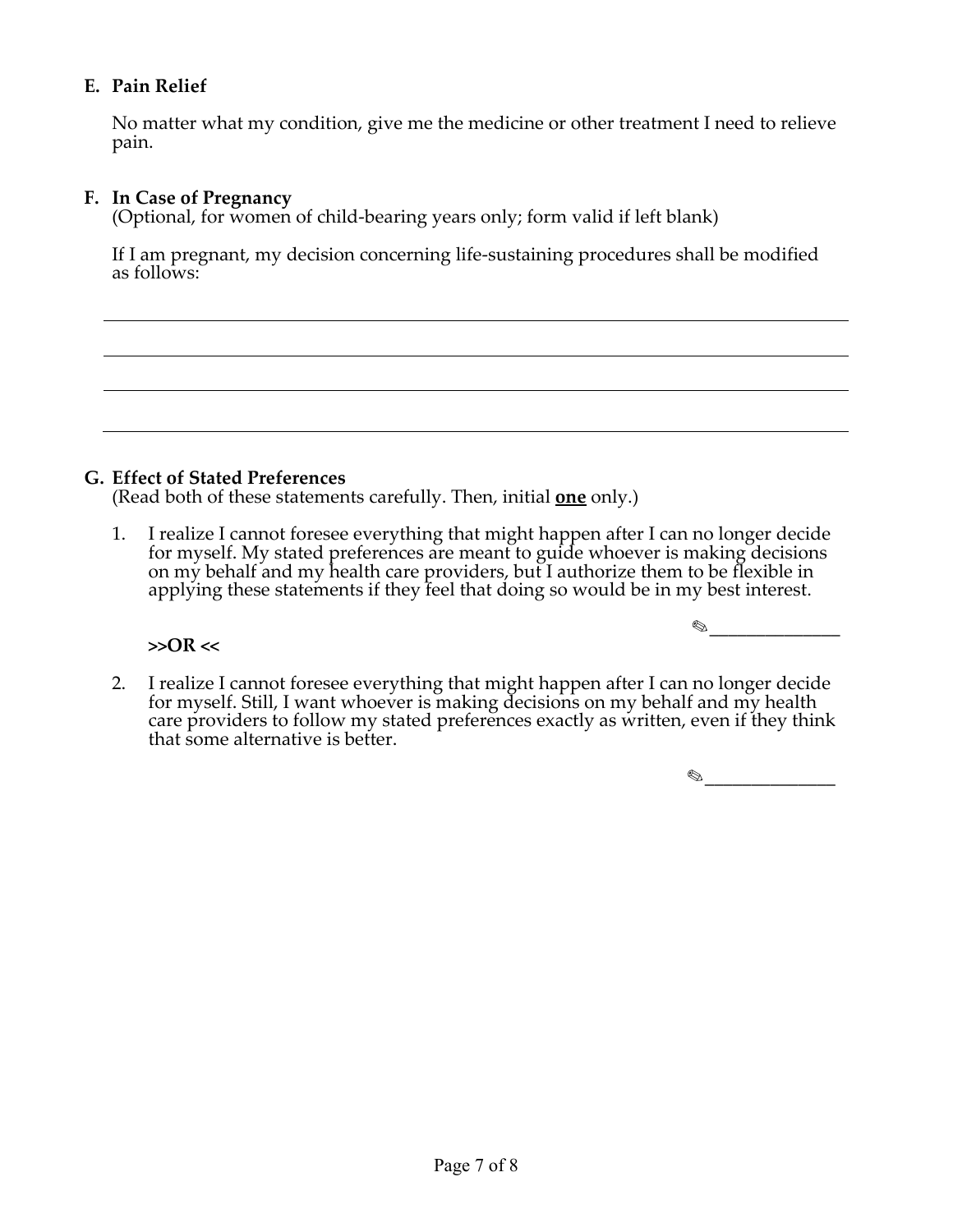#### **PART III: SIGNATURE AND WITNESSES**

By signing below as the Declarant, I indicate that I am emotionally and mentally competent to make this advance directive and that I understand its purpose and effect. I also understand that this document replaces any similar advance directive I may have completed before this date.

(Signature of Declarant) (Date)

The Declarant signed or acknowledged signing this document in my presence and, based upon personal observation, appears to be emotionally and mentally competent to make this advance directive.

| (Signature of Witness) | (Date) |
|------------------------|--------|
| Telephone Number(s):   |        |
|                        |        |
| (Signature of Witness) | (Date) |

Telephone Number(s):

(**Note:** Anyone selected as a health care agent in Part I may not be a witness. Also, at least one of the witnesses must be someone who will not knowingly inherit anything from the Declarant or otherwise knowingly gain a financial benefit from the Declarant's death. Maryland law does **not** require this document to be notarized.)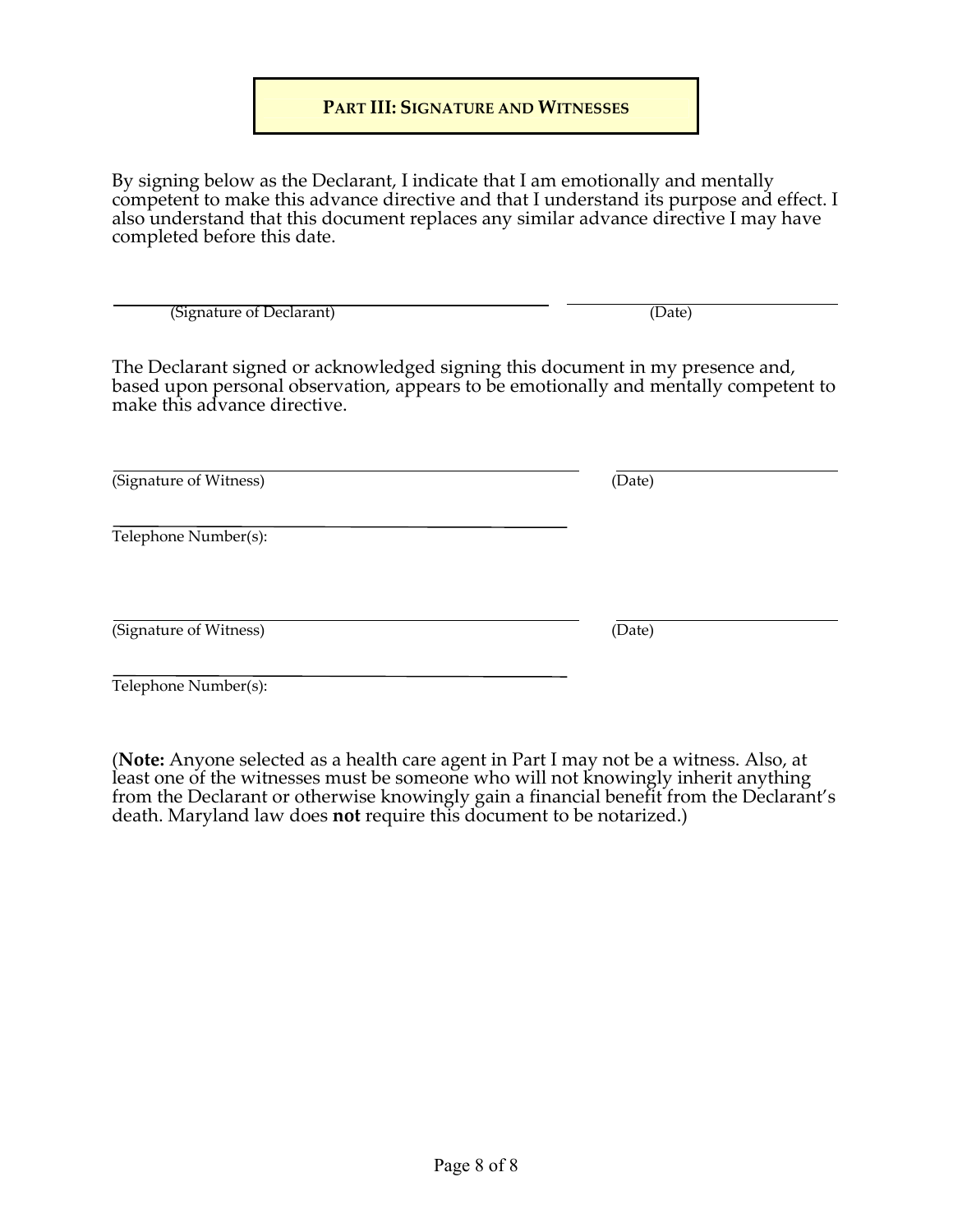# **AFTER MY DEATH**

(This document is optional. Do only what reflects your wishes.)

| By: | (Print Name)                                                                                                           | $\textbf{Date of Birth:} \substack{\textcolor{red}{\textbf{(Month/Day/Year)}}}$                                                                                                                                                                                                                                                                                                              |
|-----|------------------------------------------------------------------------------------------------------------------------|----------------------------------------------------------------------------------------------------------------------------------------------------------------------------------------------------------------------------------------------------------------------------------------------------------------------------------------------------------------------------------------------|
|     | PART I: ORGAN DONATION                                                                                                 |                                                                                                                                                                                                                                                                                                                                                                                              |
|     | (Initial the ones that you want. Cross through any that you do not want.)                                              |                                                                                                                                                                                                                                                                                                                                                                                              |
|     | Upon my death I wish to donate:<br>Any needed organs, tissues, or eyes.<br>Only the following organs, tissues or eyes: | $\begin{picture}(20,20) \put(0,0){\line(1,0){10}} \put(15,0){\line(1,0){10}} \put(15,0){\line(1,0){10}} \put(15,0){\line(1,0){10}} \put(15,0){\line(1,0){10}} \put(15,0){\line(1,0){10}} \put(15,0){\line(1,0){10}} \put(15,0){\line(1,0){10}} \put(15,0){\line(1,0){10}} \put(15,0){\line(1,0){10}} \put(15,0){\line(1,0){10}} \put(15,0){\line(1$<br><u> a shekara ta 1999 a shekara t</u> |
|     | I authorize the use of my organs, tissues, or eyes:                                                                    |                                                                                                                                                                                                                                                                                                                                                                                              |
|     | For transplantation                                                                                                    | $\bullet$ and the contract of $\bullet$                                                                                                                                                                                                                                                                                                                                                      |
|     | For therapy                                                                                                            | ⇖                                                                                                                                                                                                                                                                                                                                                                                            |
|     | For research                                                                                                           | $\qquad \qquad \otimes$                                                                                                                                                                                                                                                                                                                                                                      |
|     | For medical education                                                                                                  |                                                                                                                                                                                                                                                                                                                                                                                              |
|     | For any purpose authorized by law                                                                                      | $\bullet$                                                                                                                                                                                                                                                                                                                                                                                    |

I understand that no vital organ, tissue, or eye may be removed for transplantation until after I have been pronounced dead. *This document is not intended to change anything about my health care while I am still alive.* After death, I authorize any appropriate support measures to maintain the viability for transplantation of my organs, tissues, and eyes until organ, tissue, and eye recovery has been completed. I understand that my estate will not be charged for any costs related to this donation.

#### **PART II: DONATION OF BODY**

After any organ donation indicated in Part I, I wish my body to be donated for use in a medical study program.

 $\bullet$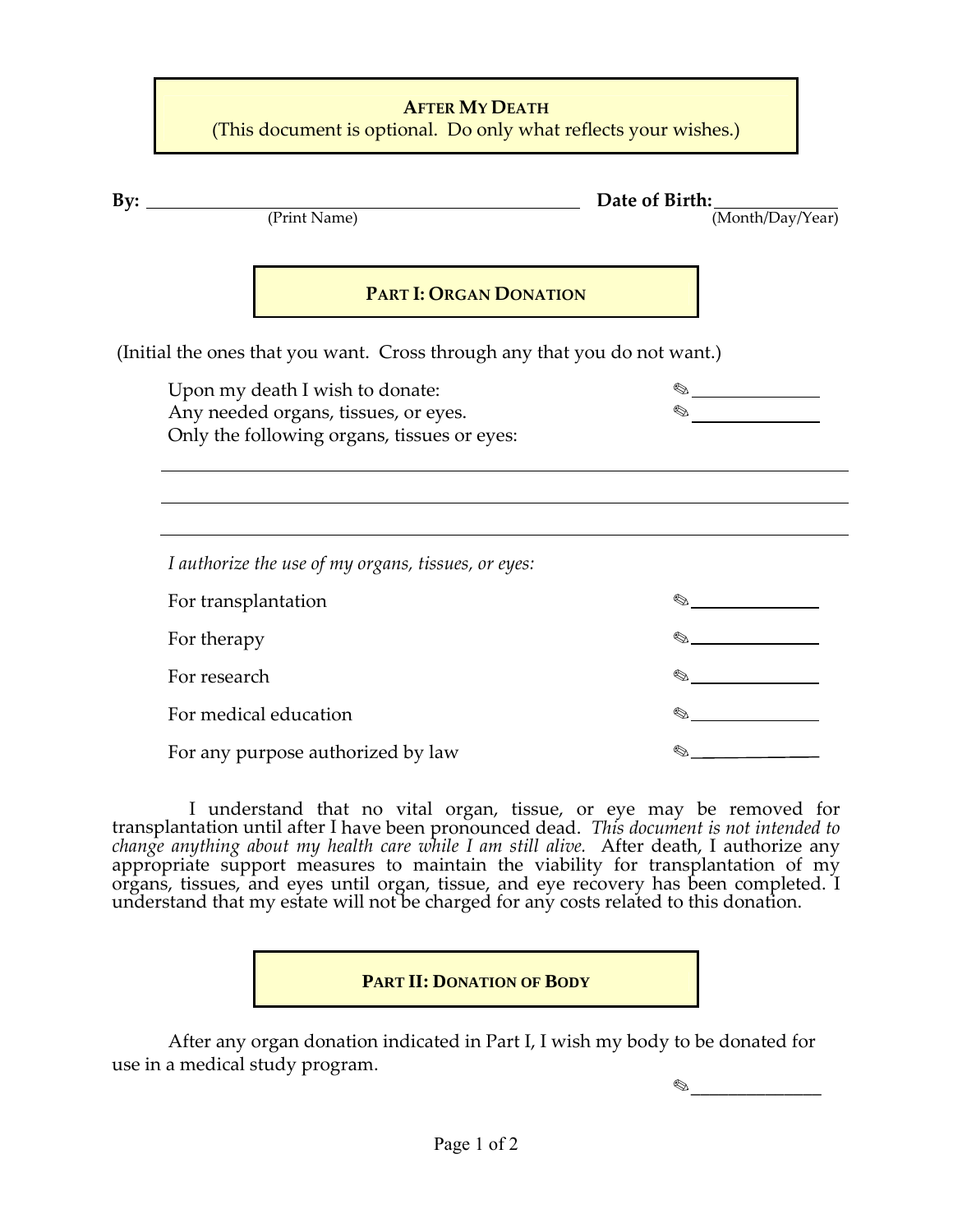#### **PART III: DISPOSITION OF BODY AND FUNERAL ARRANGEMENTS**

<sup>I</sup> want the following person to make decisions about the disposition of my body and my funeral arrangements: (Either initial the first or fill in the second.)

The health care agent who I named in my advance directive.

**>>OR<<**

This person:

Name:

Address:

Telephone Number(s):

(Home and Cell)

If I have written my wishes below, they should be followed. If not, the person I have named should decide based on conversations we have had, my religious or other beliefs and values, my personality, and how I reacted to other peoples' funeral arrangements. My wishes about the disposition of my body and my funeral arrangements are:

**PART IV: SIGNATURE AND WITNESSES**

By signing below, I indicate that I am emotionally and mentally competent to make this donation and that I understand the purpose and effect of this document.

 (Signature of Donor) (Date)

The Donor signed or acknowledged signing the foregoing document in my presence and, based upon personal observation, appears to be emotionally and mentally competent to make this donation.

 (Signature of Witness) (Date)

Telephone Number(s):

 (Signature of Witness) (Date)

Telephone Number(s):

✎\_\_\_\_\_\_\_\_\_\_\_\_\_\_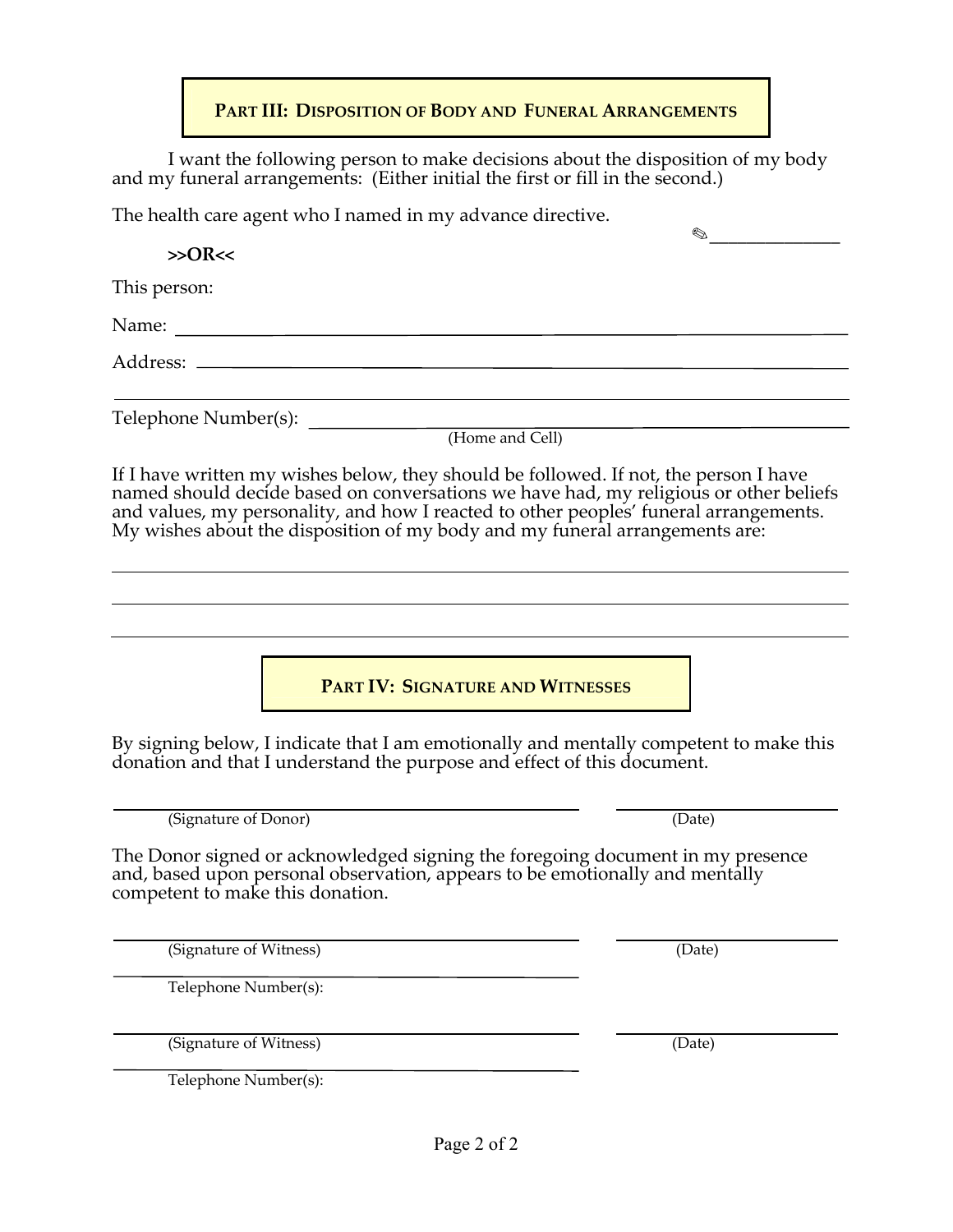# **AFTER MY DEATH**

## **Part II: Donation of Body**

The State Anatomy Board, a unit of the Department of Health and Mental Hygiene administers a statewide Body Donation Program. Anatomical **Donation** allows individuals to dedicate the use of their bodies upon death to advance medical education, clinical and allied-health training and research study to Maryland's medical study institutions. The Anatomy Board requires individuals to pre-register prior to death as an anatomical donor to the state Body Donation Program. There are no medical restrictions or qualifications to becoming an a "Body" Donor". At death the Board will assume the custody and control of the body for study use. It is truly a legacy left behind for others to have healthier lives. For donation information and forms you can contact the Board toll-free at 1-800.879.2728